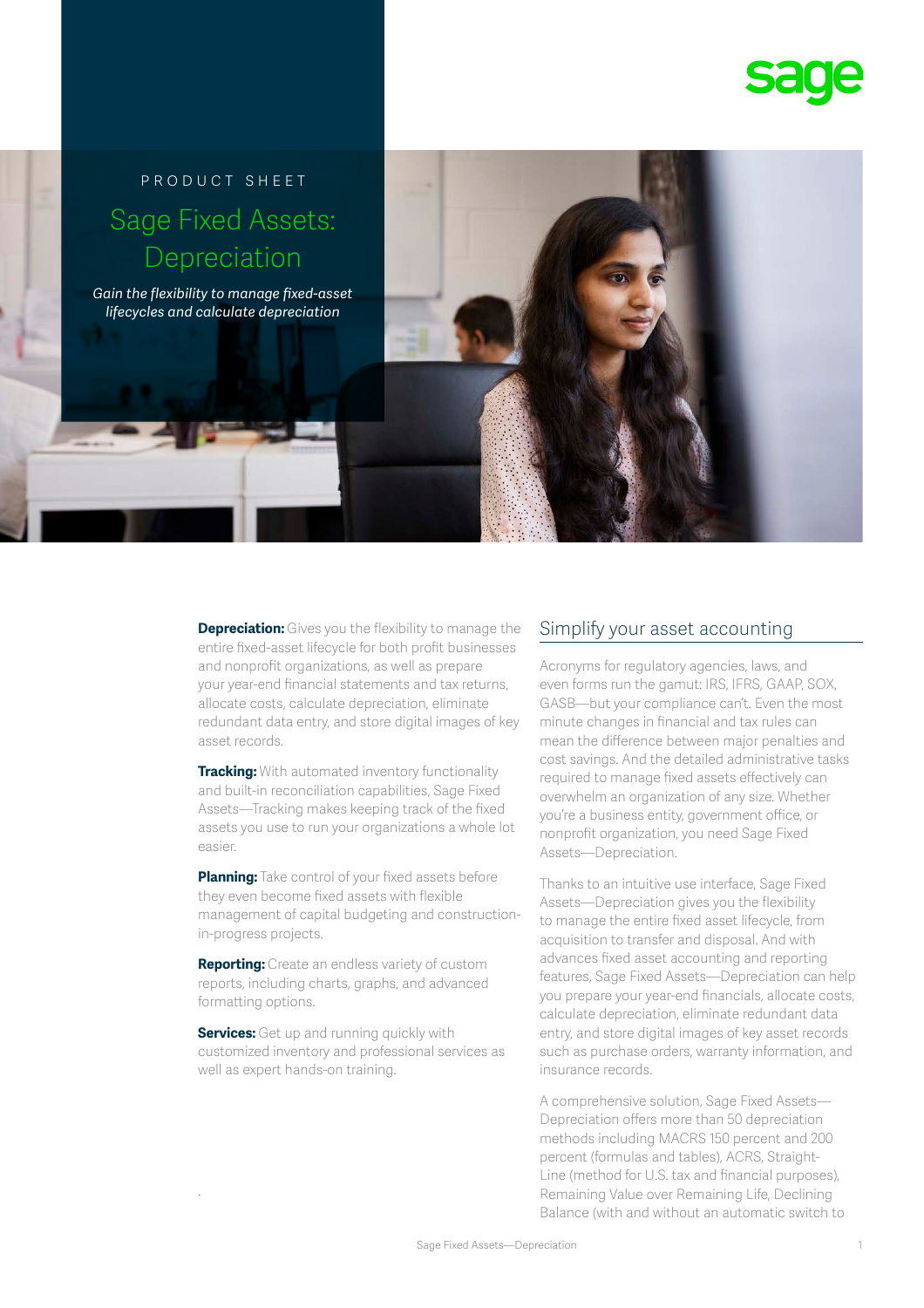straight-line at the optimum point), Sum-of-the-Years-Digits, as well as user-defined. It helps ensure compliance with government regulations, integrates with popular accounting systems, and comes with more than 30 ready-to-use reports, including yearend financial statements, fileable U.S. IRS tax forms and worksheets. Sage Fixed Assets—Depreciation also includes the ability to allocate cost and depreciation for an individual asset or groups of assets to more than one funding source, decision making tools to ensure GASB 34/35 compliance, and the ability to create budgetary.

#### **Simple Migration and Integration**

With the import/export assistant, you can easily import your existing data into the Sage Fixed Assets—Depreciation database. In addition, by utilizing built-in links for Sage General Ledgers or adding the Universal Link, you can integrate with virtually any General Ledger solution. You'll be up and running in no time.

### **Comprehensive Tracking**

Sage Fixed Assets—Depreciation provides an allinclusive solution for recording the data for each asset, including a notes field with a time and date stamp for recording transactions, and the ability to attach photos and documents. In addition, by adding Sage Fixed Assets—Tracking, you never have to worry about a disconnect between your inventory database and asset registry thanks to seamless integration.

### **Flexible Configurations**

With the wealth of features offered including customizable data fields with drop-lists that are fully flexible but not pre-defined, as well as the ability to organize and view only the assets you're interested in, you can build your Sage Fixed Assets— Depreciation solution work the way you want to.

#### **Built-in Tax Forms and Worksheets**

Sage Fixed Assets—Depreciation includes the following tax forms and worksheets: 3468, 4255, 4562, 4626, 4797.

#### **U.S. Tax Rulebase**

Yearly tax updates ensure SFA defaults the maximum allowed first-year bonus rate for the tax book when adding new assets) and features added to help taxpayers comply with the significant changes made by the TCJA (Tax Cuts and Jobs Act) of 2017:

- Section 199A Report to calculate the unadjusted basis of qualified assets for the new 199A deduction
- Ability to change the depreciation method and/or estimated life of multiple assets simultaneously for tax and financial accounting needs, or to run 'what-if' depreciation scenarios in a custom depreciation book
- Two new ADS straight-line depreciation methods added to support Code Section 163(j) compliance

These 3 features are all new in 2019.1 (the 199A report is coming out in the next update, by end of May 2019)

#### **Powerful Reports**

Sage Fixed Assets—Deprecation comes standard with over 30 reports, including:

- Allocation Percentage
- Annual Activity
- Annual Projection
- Asset Basis
- Capital Assets Notes Disclosure
- Change in Capital Assets
- Depreciation Adjustment
- Depreciation Expense
- Depreciation Summary
- Disposal/Partial Disposal
- Fixed Asset Summary
- General Ledger Posting
- Interest on Replacement Value
- Mid-quarter Applicability
- Monthly Projection
- Net Book Value
- Period Close Summary
- Property Tax—Summary and Detail
- Quarterly Acquisition
- Replacement Value
- Transfer/Partial Transfer